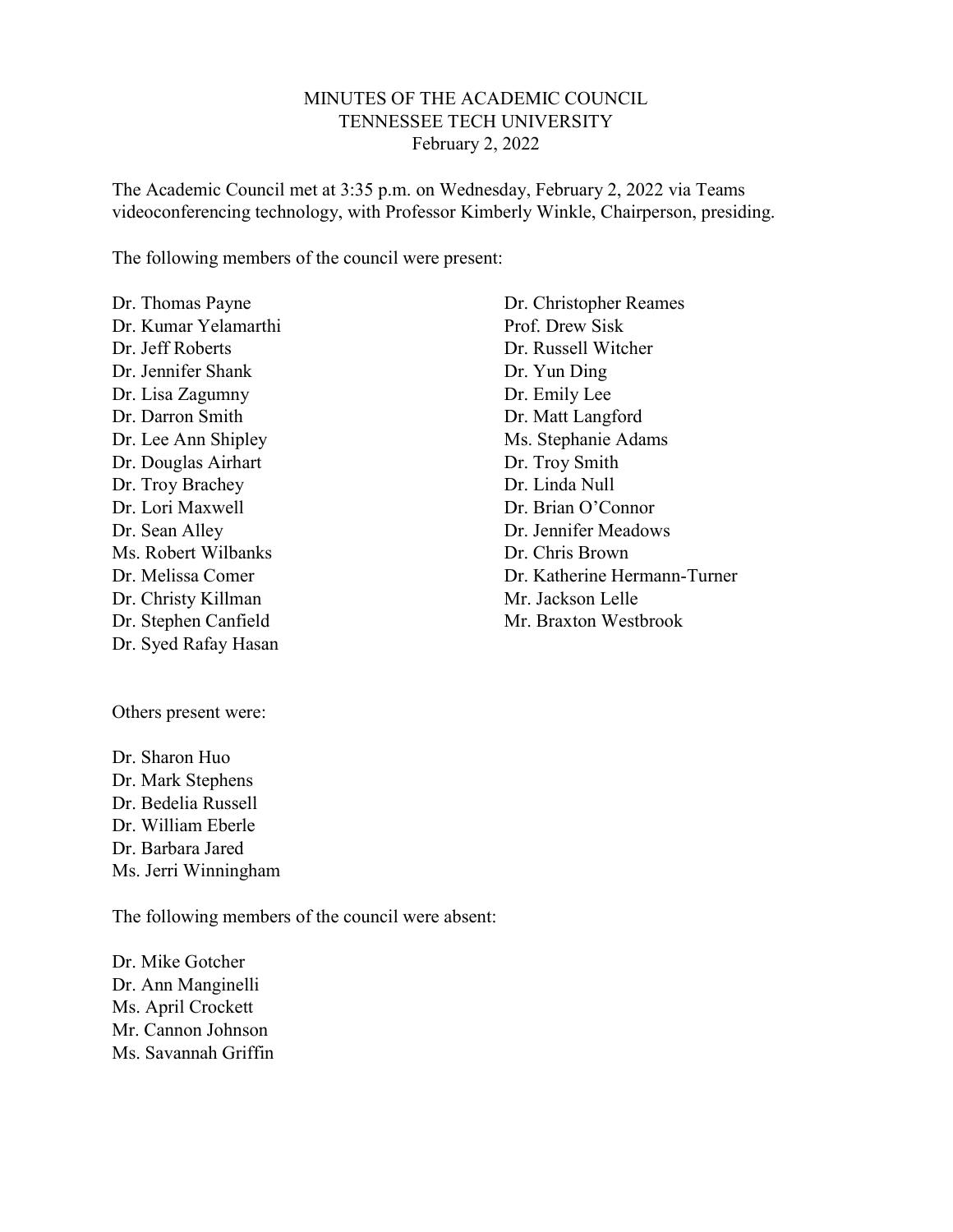#### SUMMARY OF PROCEEDINGS

Approval of the Agenda Approval of the Minutes from the November 10, 2021 Meeting Department of Computer Science, Revise Wording on Fast Track and Graduate Admissions Department of Computer Science, Change Number of Hours Allowed to Fast Track Department of Mechanical Engineering, Change GPA Requirement for the MSME Fast Track Program Whitson-Hester School of Nursing, Addition of a Post-Graduate Certificate Whitson-Hester School of Nursing, Change the DNP Concentration Name Whitson-Hester School of Nursing, Change Nursing Healthcare Leadership (formerly Executive Leadership) Admission Criteria Such Other Matters Adjournment

# **PROCEEDINGS**

#### Approval of the Agenda

Dr. Lisa Zagumny MOVED approval and Mr. Braxton Westbrook SECONDED. APPROVED unanimously.

#### Approval of the March 10, 2021 Minutes

Dr. Lisa Zagumny MOVED approval and Dr. Douglas Airhart SECONDED. APPROVED unanimously.

# Department of Computer Science, Revise Wording on Fast Track and Graduate **Admissions**

Dr. William Eberle stated that the program is designed for graduates of approved undergraduate programs. This reflects the current status of fast track program and revised incorrect wording of admission requirements. After minimal discussion, Mr. Braxton Westbrook MOVED approval and Dr. Lisa Zagumny SECONDED. APPROVED unanimously.

# Department of Computer Science, Change Number of Hours Allowed to Fast Track

This agenda item has been withdrawn. No voting.

# Department of Mechanical Engineering, Change GPA Requirement for the MSME Fast Track Program

Dr. William Eberle stated that to conform more closely with other units in the college, it was proposed and approved at both the department and college levels that the ME Department should require an overall GPA of 3.25 or higher for undergraduate courses taken at TTU. After minimal discussion, Dr. Lisa Zagumny MOVED approval and Dr. Syed Hasan SECONDED. APPROVED unanimously.

# Whitson-Hester School of Nursing, Addition of a Post-Graduate Certificate